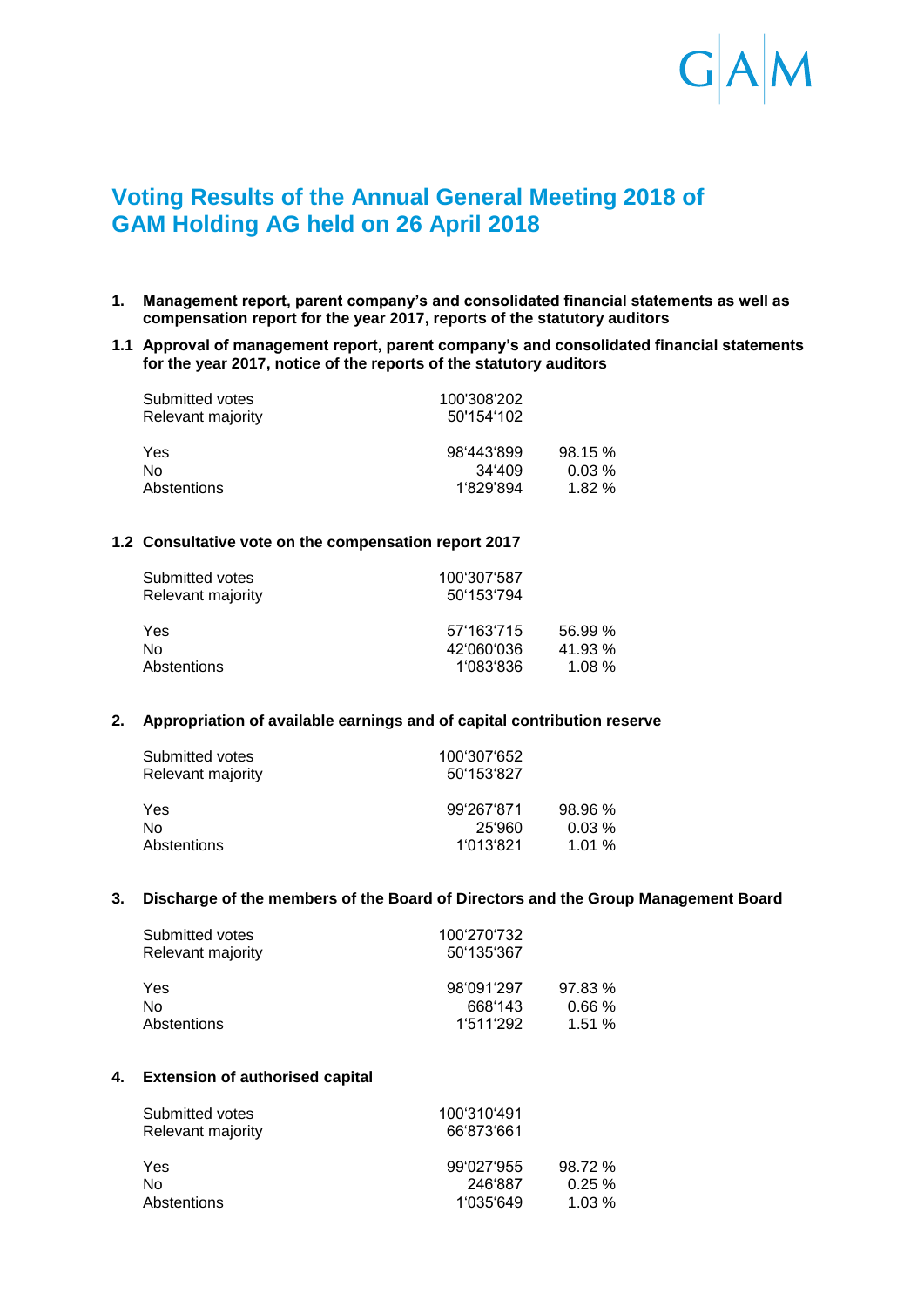# **5. Amendments to the Articles of Incorporation**

| Submitted votes   | 100'296'102 |        |
|-------------------|-------------|--------|
| Relevant majority | 50'148'052  |        |
| Yes               | 98'771'094  | 98.48% |
| No                | 501'969     | 0.50%  |
| Abstentions       | 1'023'039   | 1.02%  |

# **6. Elections of members of the Board of Directors**

## **6.1 Re-election of Mr Hugh Scott-Barrett as member and Chairman of the Board of Directors**

| Submitted votes<br>Relevant majority | 100'307'152<br>50'153'577 |        |  |
|--------------------------------------|---------------------------|--------|--|
| Yes                                  | 98'764'806                | 98.46% |  |
| No.                                  | 591'313                   | 0.59%  |  |
| Abstentions                          | 951'033                   | 0.95%  |  |

# **6.2 Re-election of Mr Diego du Monceau**

| Submitted votes   | 100'306'952 |        |
|-------------------|-------------|--------|
| Relevant majority | 50'153'477  |        |
| Yes               | 97'319'231  | 97.02% |
| Nο                | 1'863'329   | 1.86%  |
| Abstentions       | 1'124'392   | 1.12%  |

## **6.3 Re-election of Ms Nancy Mistretta**

| Submitted votes<br>Relevant majority | 100'306'118<br>50'153'060 |           |
|--------------------------------------|---------------------------|-----------|
| Yes                                  | 98'591'242                | 98.29%    |
| No                                   | 686'314                   | $0.68 \%$ |
| Abstentions                          | 1'028'562                 | 1.03%     |

## **6.4 Re-election of Mr Ezra S. Field**

| 100'305'952<br>50'152'977 |         |  |
|---------------------------|---------|--|
| 98'597'606                | 98.30 % |  |
| 681'076                   | 0.68%   |  |
| 1'027'270                 | 1.02%   |  |
|                           |         |  |

#### **6.5 Re-election of Mr Benjamin Meuli**

| Submitted votes   | 100'283'430 |        |  |
|-------------------|-------------|--------|--|
| Relevant majority | 50'141'716  |        |  |
| Yes               | 98'950'295  | 98.67% |  |
| No                | 220'905     | 0.22%  |  |
| Abstention        | 1'112'230   | 1.11%  |  |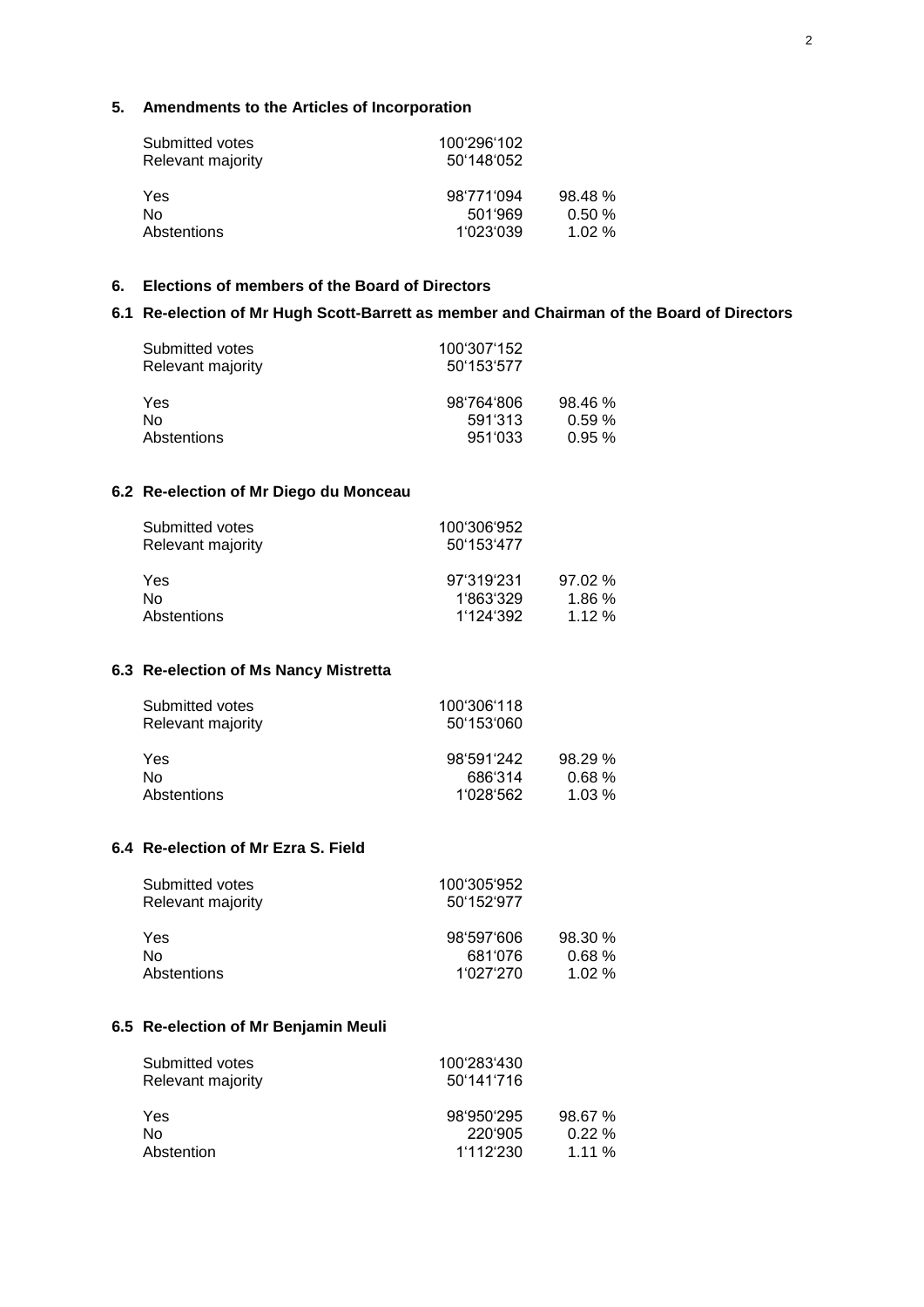## **6.6 Re-election of Mr David J. Jacob**

| 100'306'302 |         |
|-------------|---------|
| 50'153'152  |         |
| 98'611'259  | 98.31 % |
| 668'943     | 0.67%   |
| 1'026'100   | 1.12%   |
|             |         |

# **6.7 New election of Ms Monica Maechler**

| Submitted votes<br>Relevant majority | 100'306'087<br>50'153'044 |                     |
|--------------------------------------|---------------------------|---------------------|
| Yes<br>No.                           | 99'079'325<br>106'798     | 98.78%<br>$0.10 \%$ |
| Abstention                           | 1'119'964                 | 1.12%               |

## **7. Elections to the Compensation Committee of the Board of Directors**

# **7.1 Re-election of Ms Nancy Mistretta**

| Submitted votes<br>Relevant majority | 100'294'672<br>50'147'337 |        |
|--------------------------------------|---------------------------|--------|
| Yes                                  | 92'640'959                | 92.37% |
| Nο                                   | 6'708'369                 | 6.69%  |
| Abstentions                          | 945.344                   | 0.94%  |

# **7.2 Re-election of Mr David Jacob**

| Submitted votes<br>Relevant majority | 100'303'837<br>50'151'919 |        |  |
|--------------------------------------|---------------------------|--------|--|
| Yes                                  | 92'650'376                | 92.37% |  |
| No                                   | 6'706'669                 | 6.69%  |  |
| Abstentions                          | 946'792                   | 0.94%  |  |

# **7.3 New election of Mr Ezra S. Field**

| Submitted votes<br>Relevant majority | 100'303'702<br>50'151'852 |          |
|--------------------------------------|---------------------------|----------|
| Yes                                  | 98'935'211                | 98.64%   |
| Nο                                   | 411'415                   | 0.41%    |
| Abstentions                          | 957'076                   | $0.95\%$ |

## **8. Compensation of the Board of Directors and the Group Management Board**

# **8.1 Approval of the compensation of the Board of Directors**

| Submitted votes   | 100'287'945 |        |
|-------------------|-------------|--------|
| Relevant majority | 50'143'973  |        |
| Yes               | 94'523'126  | 94.25% |
| No                | 4'728'996   | 4.72 % |
| Abstentions       | 1'035'823   | 1.03%  |